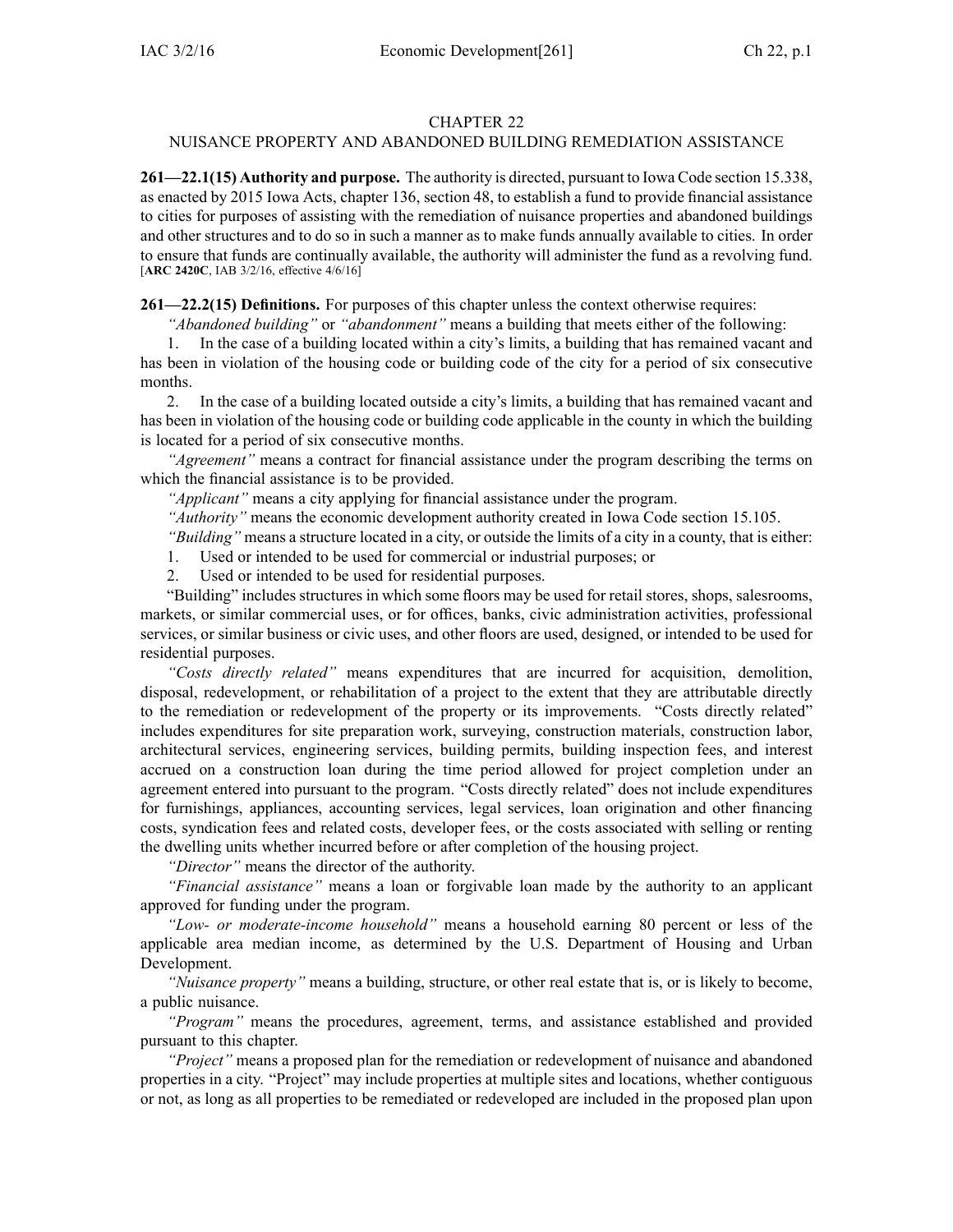application and as long as the proposed plan demonstrates the steps and actions necessary to further remediation and redevelopment efforts in <sup>a</sup> comprehensive and coordinated manner.

*"Public nuisance"* means <sup>a</sup> building that is <sup>a</sup> menace to the public health, welfare, or safety, or that is structurally unsafe, unsanitary, or not provided with adequate safe egress, or that constitutes <sup>a</sup> fire hazard, or is otherwise dangerous to human life, or that in relation to the existing use constitutes <sup>a</sup> hazard to the public health, welfare, or safety by reason of inadequate maintenance, dilapidation, obsolescence, or abandonment. "Public nuisance" includes buildings with blighting characteristics as defined by Iowa Code section [403.2](https://www.legis.iowa.gov/docs/ico/section/403.2.pdf).

*"Redevelopment"* means development activities associated with <sup>a</sup> project that are undertaken either for the purpose of remediating nuisance or abandoned properties, for constructing new buildings or improvements at <sup>a</sup> site where formerly existing buildings have been demolished, or for rehabilitating, reusing or repurposing existing buildings or improvements at <sup>a</sup> project site. "Redevelopment" typically includes projects that result in the elimination of blighting characteristics as defined by Iowa Code section [403.2](https://www.legis.iowa.gov/docs/ico/section/403.2.pdf).

*"Remediation"* or *"remediating"* means the demolition, disposal, removal, repair, improvement, or rehabilitation of nuisance property or abandoned buildings at <sup>a</sup> site included in <sup>a</sup> project. [**ARC 2420C**, IAB 3/2/16, effective 4/6/16]

### **261—22.3(15) Program description.**

**22.3(1)** *Amount, form, and timing of assistance.* The program provides financial assistance to cities for the redevelopment or remediation of nuisance properties and abandoned buildings and other structures. The amount of assistance awarded will be negotiated between each applicant and the authority based on the total amount of funds available to the authority for the program and based on the project details.

**22.3(2)** *Application.*

*a.* Each fiscal year in which funding is available, the authority will accep<sup>t</sup> applications for the assistance under the program and make funding decisions on <sup>a</sup> rolling basis.

*b.* Information on submitting an application under the program may be obtained by contacting the economic development authority. The contact information is:

Iowa Economic Development Authority

Community Development Division

200 East Grand Avenue, Des Moines, Iowa 50309

(515)725-3000

<http://iowaeconomicdevelopment.com/>

**22.3(3)** *Approval of assistance.* The authority will consider, evaluate, and recommend applications for financial assistance under the program to the director. Authority staff will review applications for financial assistance and score the applications according to the criteria described in rule 261—22.4(15). Recommendations on funding amounts will depend upon the amount of funds available, the quality of the project applying, and the number and quality of the other applications received. Applications deemed to meet the minimum scoring criteria will be submitted to the director for <sup>a</sup> final funding decision. A project that does not receive funding may reapply.

**22.3(4)** *Contract required.* If the director approves an application for financial assistance under the program, the authority will prepare an agreemen<sup>t</sup> stating the terms on which the financial assistance is to be provided, and the applicant shall execute the agreement before funds are disbursed under the program.

**22.3(5)** *Use of funds.*

*a.* An applicant shall use funds only for purposes of the costs directly related to the project. The authority may require documentation or other information establishing the actual costs incurred for <sup>a</sup> project. Failure to use the funds for purposes of the costs directly related to <sup>a</sup> project shall be grounds for default under the agreemen<sup>t</sup> required pursuan<sup>t</sup> to this chapter.

If a city receives financial assistance under the program, the amount of any lien created for costs related to remediation of <sup>a</sup> property included in <sup>a</sup> project plan shall not include any moneys that the city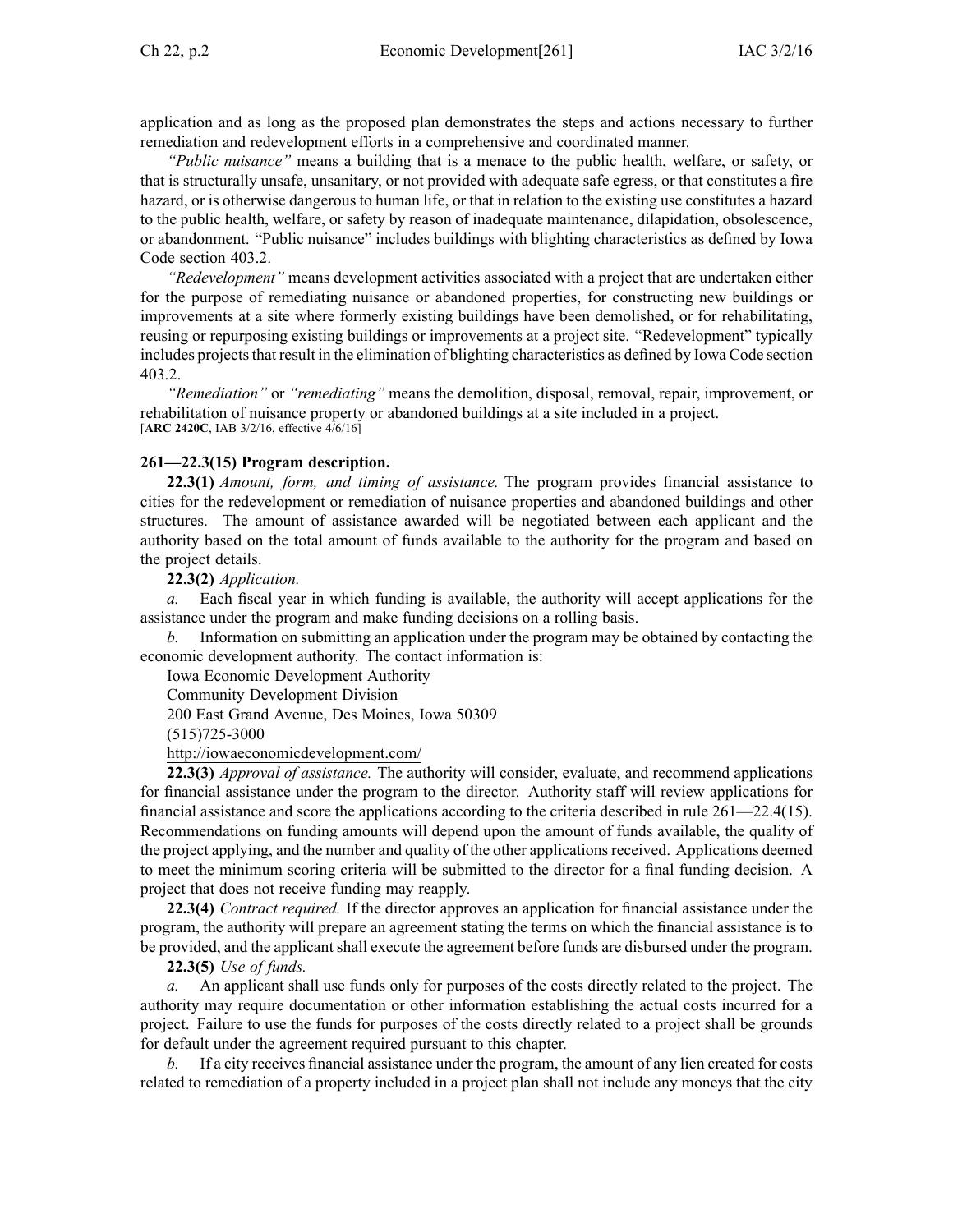received pursuan<sup>t</sup> to this chapter for the remediation of the property. The contract executed pursuan<sup>t</sup> to rule 261—22.5(15) will include <sup>a</sup> provision implementing this requirement.

**22.3(6)** *Form of financial assistance.* The authority will provide financial assistance in the form of <sup>a</sup> loan to the applicant. The amount of the loan, the term, the interest rate, any repaymen<sup>t</sup> requirements, and other standard terms shall be included in the contract required pursuan<sup>t</sup> to rule 261—22.5(15). [**ARC 2420C**, IAB 3/2/16, effective 4/6/16]

## **261—22.4(15) Program eligibility, application scoring, and funding decisions.**

**22.4(1)** *Program eligibility.* To be eligible under the program, an applicant shall meet all of the following requirements:

*a.* The applicant shall be <sup>a</sup> city interested in developing <sup>a</sup> plan to address issues of slum and blight through the remediation or redevelopment of nuisance properties and abandoned buildings.

*b.* The applicant shall be willing to work with the authority's community development division in the development of the plan described in paragraph 22.4(1)*"a."*

*c.* The applicant may reques<sup>t</sup> an amount of financial assistance in its application, but shall be willing to accep<sup>t</sup> financial assistance in whatever amount and on whatever terms the authority is able to offer, subject to the availability of funds and the prevailing interest rates at the time of application.

*d.* The applicant shall have closed all existing contracts under the program before it is eligible to apply for additional financial assistance. The authority may waive this requirement at its discretion for good cause shown. The authority will not waive this requirement if doing so would adversely impact other applicants.

*e.* The applicant shall submit any information the authority requests in order to evaluate and score the application under the criteria described in this rule.

**22.4(2)** *Application scoring criteria.* All applications for financial assistance under the program will be scored according to the following criteria:

*a.* The financial need of the city. 20 points.

For purposes of this criterion, the authority will consider the relative size of the city's budget, the relative scope of the city's problem with nuisance properties and abandoned buildings, and the debt capacity of the city.

*b.* The extent to which the city suffers from severe blighted areas, including the number of nuisance properties and abandoned buildings in <sup>a</sup> city relative to its size and the extent to which the successful remediation or redevelopment of the properties included in the project plan will reduce or eliminate such blight. 20 points.

For purposes of this criterion, the authority will consider whether the project plan includes areas meeting standard definitions of blight such as in Iowa Code section [403.17](https://www.legis.iowa.gov/docs/ico/section/403.17.pdf) or other state or federal programs. Cities demonstrating more severe blight will receive more points relative to other applicants with less severe blight.

*c.* The extent to which <sup>a</sup> city suffers from widespread dilapidated housing stock and the extent to which the successful remediation or redevelopment of the properties included in the project plan will reduce or eliminate such dilapidated housing stock. 20 points.

Cities demonstrating more dilapidated housing stock will receive more points relative to other applicants with less dilapidated housing stock.

*d.* The extent to which the city has the organizational strength, financial resources, human resources, and community participation necessary to successfully undertake the remediation or redevelopment described in the project plan. 20 points.

*e.* The number and percentage of low- and moderate-income households in the community. 20 points.

For purposes of this criterion, the authority will consider U.S. Census Bureau data or data collected from a community wide income survey that meets the requirements of the state's community development block gran<sup>t</sup> program. Cities demonstrating <sup>a</sup> higher percentage of low- and moderate-income households will receive more points relative to other applicants with lower percentages.